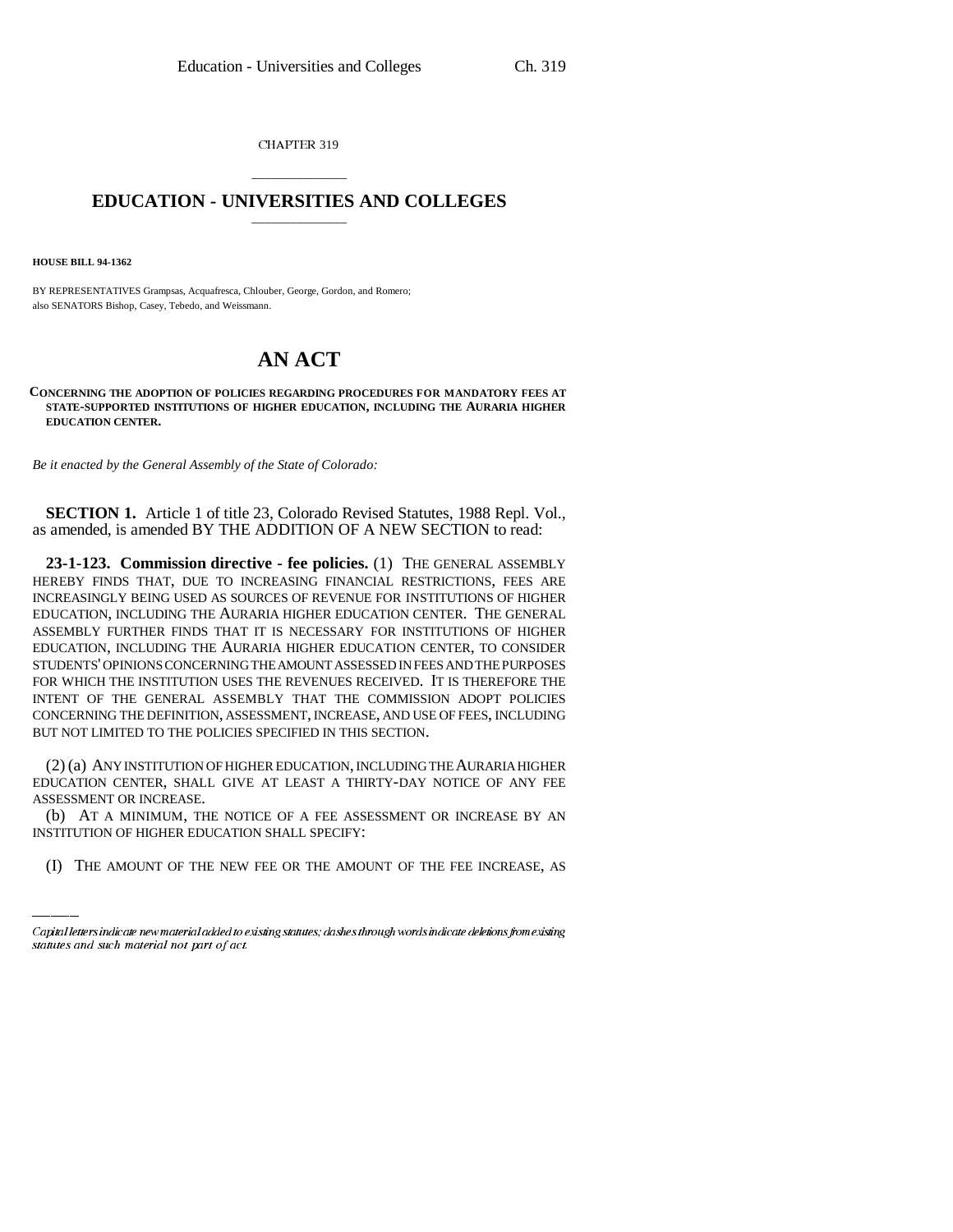APPROPRIATE;

(II) THE REASON FOR THE FEE ASSESSMENT OR INCREASE;

(III) THE PURPOSE FOR WHICH THE INSTITUTION WILL USE REVENUES RECEIVED FROM THE FEE ASSESSMENT OR INCREASE; AND

(IV) WHETHER THE FEE ASSESSMENT OR INCREASE IS TEMPORARY OR PERMANENT AND, IF TEMPORARY, THE REPEAL DATE FOR THE FEE ASSESSMENT OR INCREASE.

(3) THE COMMISSION SHALL ESTABLISH A POLICY CONCERNING THE MINIMUM LEVEL OF STUDENT INVOLVEMENT IN ASSESSING AND SETTING THE AMOUNT OF FEES AND IN DETERMINING THE PURPOSES FOR WHICH INSTITUTIONS OF HIGHER EDUCATION, INCLUDING THE AURARIA HIGHER EDUCATION CENTER, SHALL USE THE REVENUES OBTAINED FROM FEES.

(4) (a) ANY DECISION BY A GOVERNING BOARD WITH REGARD TO FEES SHALL BE FINAL AND INCONTESTABLE EITHER ON THE THIRTIETH DAY AFTER FINAL ACTION BY THE GOVERNING BOARD OR ON THE DATE ON WHICH ANY EVIDENCE OF INDEBTEDNESS OR OTHER OBLIGATION PAYABLE FROM THE FEES IS ISSUED OR INCURRED BY THE GOVERNING BOARD, WHICHEVER IS EARLIER.

(b) FEES PLEDGED AS SECURITY FOR EVIDENCE OF INDEBTEDNESS OR OTHER OBLIGATIONS, AS WELL AS ANY INCREASE IN SUCH FEES, SHALL NOT BE ADVERSELY AFFECTED BY ANY DISPUTE RESOLUTION PROCESS THAT MAY BE ADOPTED BY THE GOVERNING BOARD. IN ADDITION, SUCH DISPUTE RESOLUTION PROCESS SHALL NOT ADVERSELY AFFECT THE VALIDITY OF OR SECURITY FOR ANY INDEBTEDNESS OR OTHER OBLIGATIONS SECURED, IN WHOLE OR IN PART, BY SUCH FEES.

(5) IN ADOPTING FEE POLICIES PURSUANT TO THIS SECTION, THE COMMISSION MAY ADOPT SEPARATE POLICIES FOR FEES USED FOR ACADEMIC PURPOSES AND FEES USED FOR NONACADEMIC PURPOSES.

(6) (a) EXCEPT AS OTHERWISE PROVIDED IN PARAGRAPH (b) OF THIS SUBSECTION (6), FOLLOWING ADOPTION BY THE COMMISSION OF THE FEE POLICIES REQUIRED PURSUANT TO THIS SECTION, THE ADMINISTRATION OF EACH INSTITUTION OF HIGHER EDUCATION, INCLUDING THE AURARIA HIGHER EDUCATION CENTER, AND THE STUDENT GOVERNMENT IN OFFICE AT THE INSTITUTION AT THE TIME OF ADOPTION OF THE FEE POLICIES SHALL ESTABLISH A FEE POLICY FOR SUCH INSTITUTION, SUBJECT TO THE MODIFICATION AND APPROVAL OF THE GOVERNING BOARD OF THE INSTITUTION, THAT IS IN ACCORDANCE WITH THE FEE POLICIES ADOPTED BY THE COMMISSION.

(b) FOLLOWING ADOPTION BY THE COMMISSION OF THE FEE POLICIES REQUIRED BY THIS SECTION, THE STATE BOARD FOR COMMUNITY COLLEGES AND OCCUPATIONAL EDUCATION SHALL MEET WITH THE STUDENT ADVISORY COUNCIL ESTABLISHED IN SECTION 23-60-104 TO ESTABLISH A FEE POLICY FOR ALL INSTITUTIONS UNDER THE CONTROL OF SUCH BOARD, SUBJECT TO THE MODIFICATION AND APPROVAL OF SUCH BOARD, THAT IS IN ACCORDANCE WITH THE FEE POLICIES ADOPTED BY THE COMMISSION.

(7) FOR PURPOSES OF THIS SECTION, "FEES" MEANS ANY MANDATORY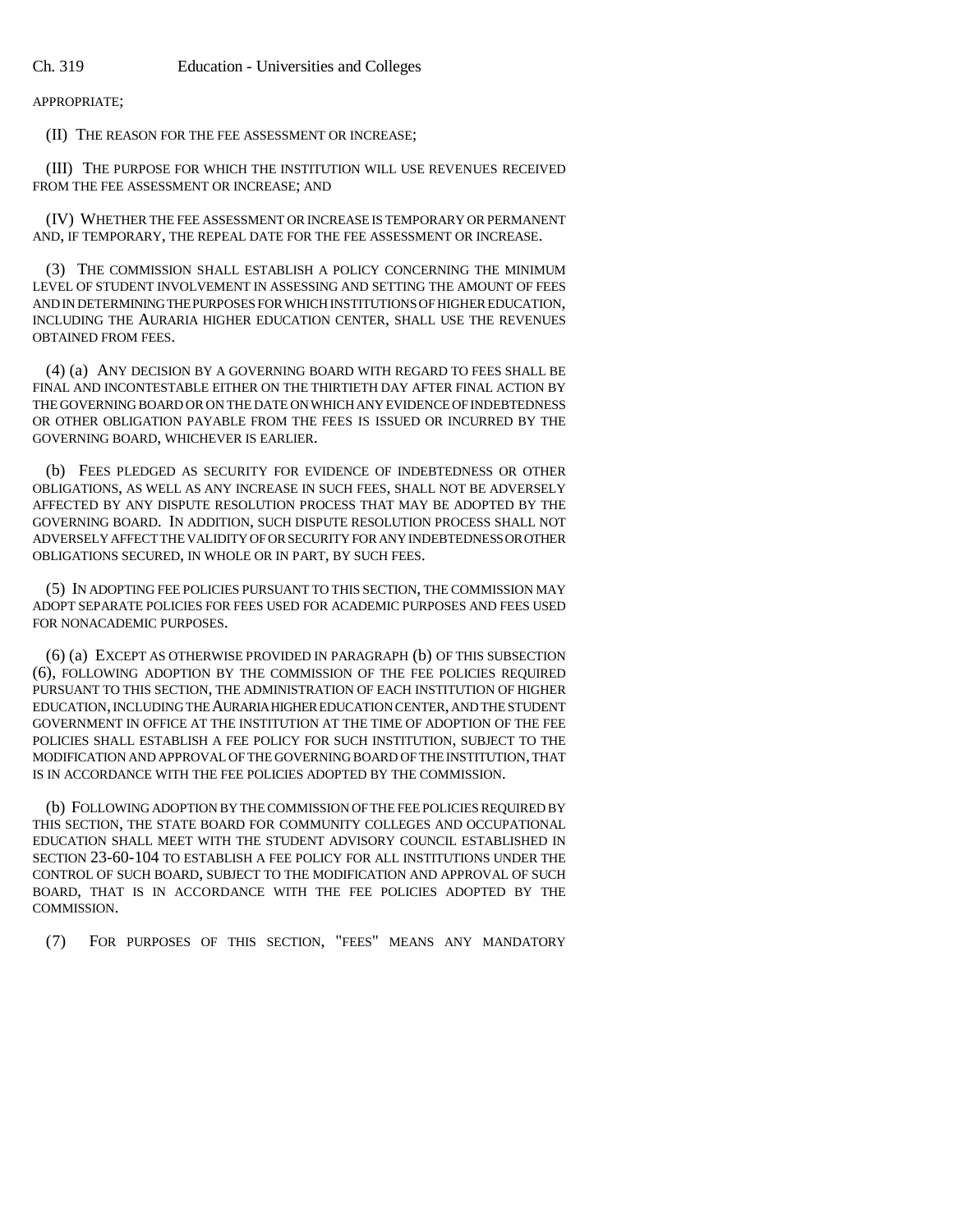CAMPUS-WIDE FEE ASSESSED AGAINST STUDENTS BY ANY INSTITUTION OF HIGHER EDUCATION, INCLUDING THE AURARIA HIGHER EDUCATION CENTER, THE REVENUES FROM WHICH ARE USED FOR ACADEMIC OR NONACADEMIC PURPOSES, INCLUDING BUT NOT LIMITED TO THE FOLLOWING:

(a) SUPPORT FOR STUDENT PROGRAMS, INCLUDING BUT NOT LIMITED TO CULTURAL OR SOCIAL EVENTS, OFF-CAMPUS HOUSING ASSISTANCE, STUDENT CLUBS, STUDENT ORGANIZATIONS, AND STUDENT MEDIA;

(b) CONSTRUCTION, MAINTENANCE, OPERATION, OR LEASE OF AREAS THAT ARE USED AS STUDENT CENTERS, RECREATIONAL FACILITIES, PARKING LOTS, OR CHILD CARE CENTERS OR FOR PAYMENT OF BONDS ISSUED FOR PRINCIPAL OR INTEREST PAYMENTS ON LONG-TERM DEBT FOR STUDENT FACILITIES;

(c) ESTABLISHMENT AND OPERATION OF CAMPUS HEALTH CLINICS OR CONTRACT HEALTH SERVICES;

(d) SUPPORT FOR INTERCOLLEGIATE OR INTRAMURAL CLUB ATHLETIC ACTIVITIES OR FOR PAYMENT OF BONDS ALLOCATED FOR THE PRINCIPAL OR INTEREST PAYMENTS ON THE LONG-TERM DEBT OF ANY FACILITY USED FOR INTERCOLLEGIATE ATHLETICS;

(e) PAYMENT OF DIRECT AND INDIRECT OPERATING EXPENSES OF STUDENT GOVERNMENT;

(f) PROVIDING OR PURCHASING EQUIPMENT OR PROGRAMMATIC ACTIVITIES RELATING TO COMPUTER EQUIPMENT, LABORATORY EQUIPMENT, OR OTHER TECHNOLOGY;

(g) PROVIDING ADMINISTRATIVE SERVICES, INCLUDING REGISTRATION FEES;

(h) PAYMENT FOR COSTS INCURRED IN SPECIFIC COURSES INCLUDING, BUT NOT LIMITED TO, LABORATORY, MUSIC, ART, MATERIALS, AND TELECOURSE FEES;

(i) PAYMENT OF NONSPECIFIC COSTS RELATED TO THE INSTRUCTIONAL PROGRAM OR COLLEGE; AND

(j) PAYMENT FOR ADDITIONAL INSURANCE COSTS NECESSARY DUE TO THE NATURE OF A PARTICULAR COURSE.

**SECTION 2.** 23-1-108 (12), Colorado Revised Statutes, 1988 Repl. Vol., is amended to read:

**23-1-108. Duties and powers of the commission with regard to systemwide planning.** (12) The commission shall establish tuition and fee policies based on institutional role and mission, and the governing boards shall set tuition AND FEES consistent with such policies. THE COMMISSION SHALL FOLLOW THE REQUIREMENTS OF SECTION 23-1-123 IN ESTABLISHING FEE POLICIES PURSUANT TO THIS SUBSECTION (12).